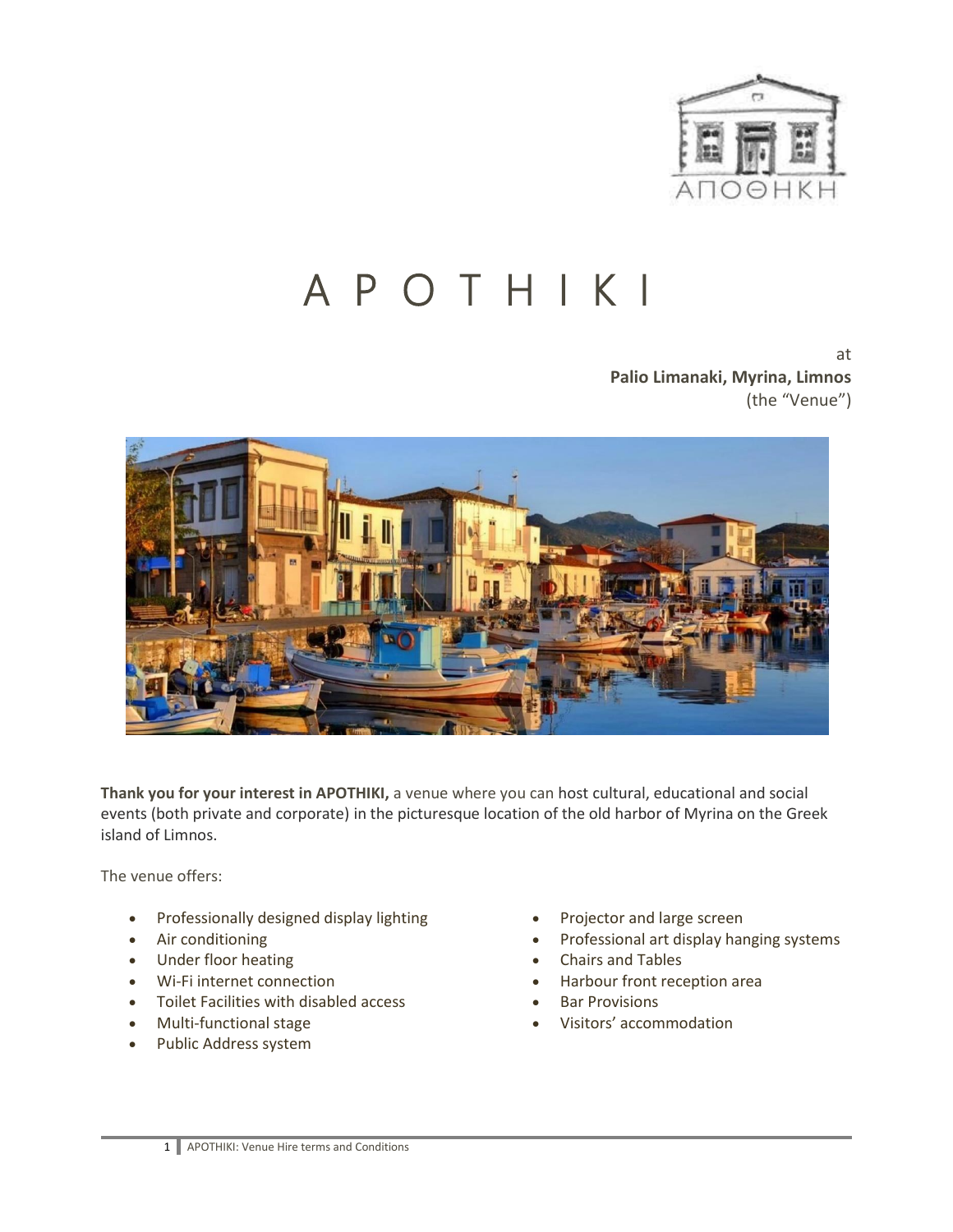We are committed to supporting each event for a successful outcome and we will work with you to tailor your hire of the venue to your specific needs and requirements. We can also assist with promoting cultural events through the local and national press, our website and social media.

If you are interested in hiring the venue please see our [Terms and Conditions](https://media.wix.com/ugd/263876_fb3689a63b594cd89204d56471c5b47b.pdf) (set out in B below) and send us details of your requirements by download the booking form our website [www.apothiki-limnos.com](http://www.apothiki-limnos.com/) and send this to us a[t apothiki@limnos-experience.com.](mailto:apothiki@limnos-experience.com)



## **A) V e n u e H i r e R a t e s**

1) For non-commercial events, the hire of the venue is €30 per day and where the hire is for a week then the following rates will apply:

| <b>Month</b>    | Venue Hire in € per week |
|-----------------|--------------------------|
| October - April | 50                       |
| $May - June$    | 100                      |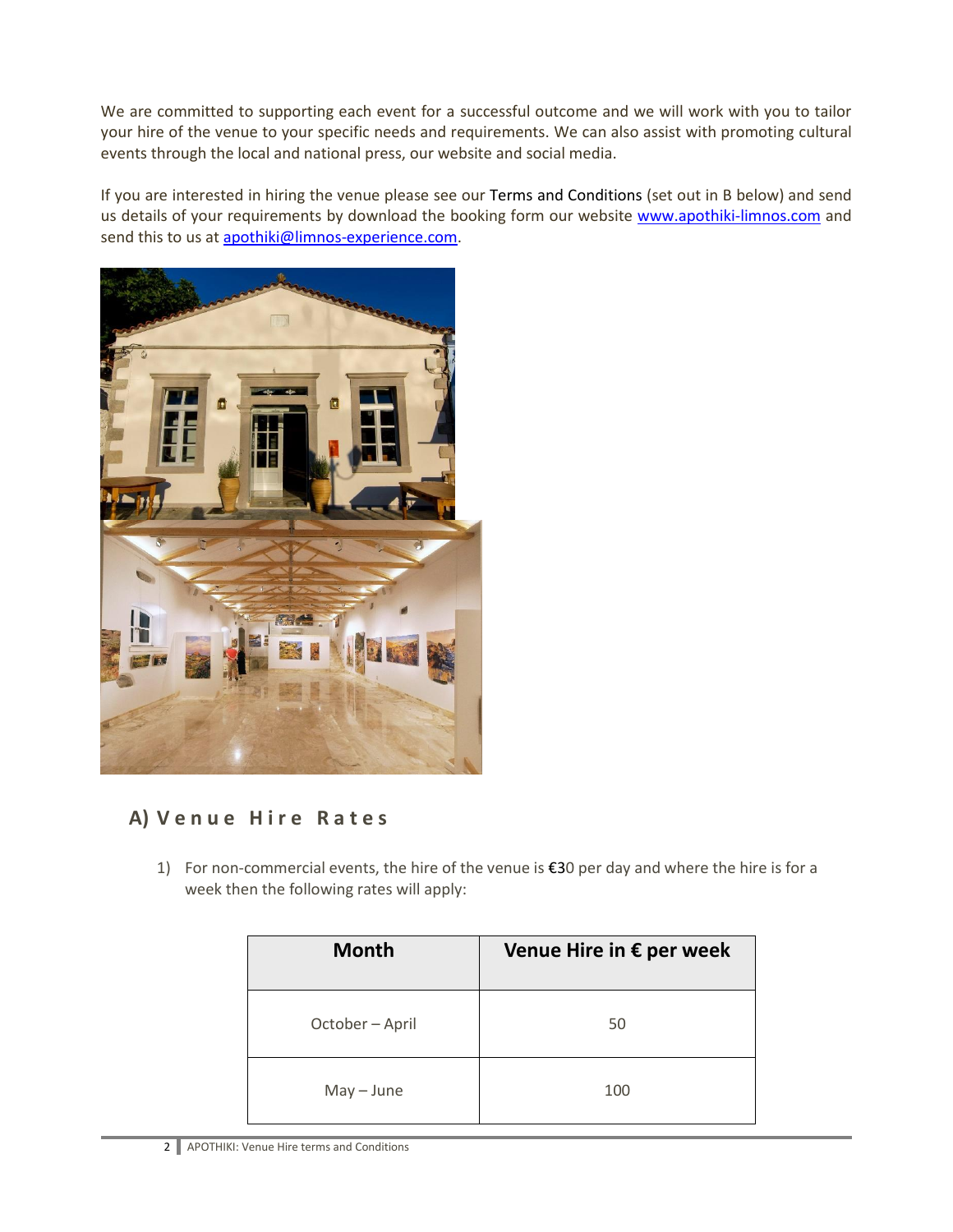| July      | 150 |
|-----------|-----|
| August    | 200 |
| September | 100 |

2) For commercial events, in addition the rates set out in 1) above, a commission fee as set out in B (5) below, will be payable to APOTHIKI on the total price of each sale made.



## **B) T e r m s a n d C o n d i t i o n s**

- 1. **Booking Confirmation:** The relevant Venue Hire Rate set out in A (1) above is required to be paid by a client in order for them to secure a booking of the venue. In addition, prior to the hire period commencing, the client will be required to enter into a Venue Rental Agreement and pay the security deposit and housekeeping fee referred to in 2. and 4. below.
- 2. A **200€ security deposit** is required to be paid at the time of booking and is refundable to the client at the end of the hire period subject to the Venue being inspected at the end of the hire period by the Venue supervisor who confirms that the Venue has been left clear, clean and free from any damage. In the event of this not being the case, then the cost of the repair or clearing will be deducted from this deposit.
- 3. **Event Set Up and Break Down:** The period of hire should include any periods required for set up and break down of an exhibition. Assistance for set up or break down can be provided by the Venue at an additional cost of €10 per hour.
- 4. **Housekeeping Fee:** The Venue will be delivered clean to an exhibitor on the set up day. The client is responsible for maintaining the Venue clean at all times and ensuring that the Venue is returned clean and clear at the end of the hire period. A client may request for the Venue to provide a daily